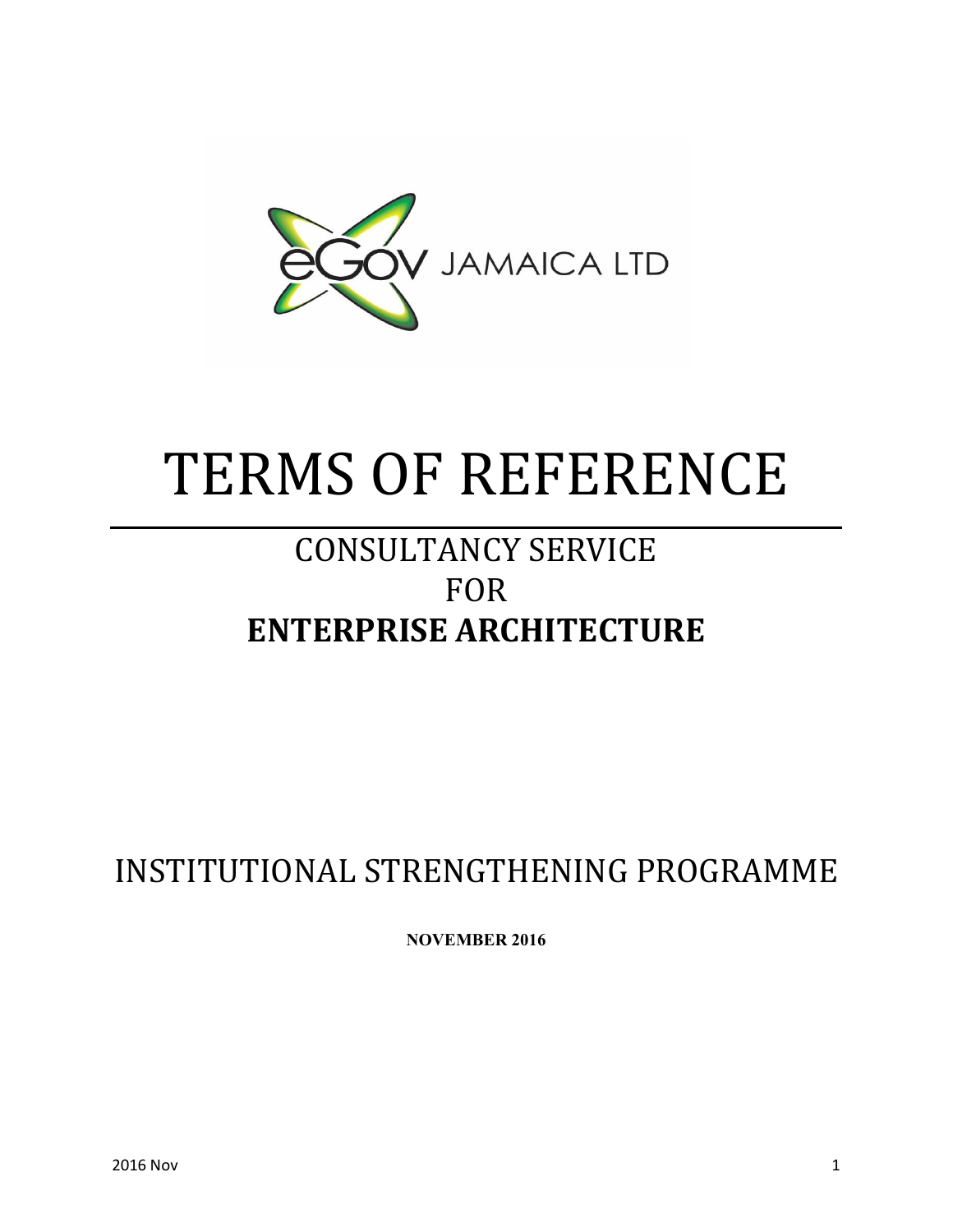

#### **1. BACKGROUND**

eGov Jamaica Ltd (eGovJa) is a full service provider of ICT services such as ICT Consultancy, Data Validation, Data Centre (Hosting and Data Storage), Infrastructure Design and Development, and Software Development/Acquisition. Our mission is to transform the Government of Jamaica $\alpha$  (GOJ) interaction with its entities, citizenry and businesses through the enabling power of ICT.

With a mandate to provide ICT services to the entire public sector of the GOJ, eGovJa was restructured to support critical business processes of government entities and to enhance the revenue collection capabilities of the GOJ. The mandate is further expanded in the Vision 2030 ICT Sector Plan that has the following action items assigned to eGovJa:

- Implement a Brand Jamaica portal organized in product streams. (This should be done in collaboration with the Jamaica Trade and Invest.)
- · Assess, re-engineer and automate key government business processes to improve facilitation and service delivery. (This should be done in collaboration with the Cabinet Office and the relevant MDAs.)
- · Develop more efficient electronic systems for engagement in government-to-government (G2G), government-to-business (G2B) and government-to-citizens (G2C) transactions. This should be done in collaboration with our parent ministry, Ministry of Science, Energy and Technology (MSET).

The range and scope of the services provided by eGovJa have changed dramatically and the organisation is now required to service a larger client base. However, there has not been a commensurate increase in human and physical resources. The company is also expected to adopt the agile methodology and be effective in its delivery of services. Hence, changes in business processes will be required to facilitate same. The company must therefore assess and reengineer its business model and processes and implement appropriate governance structure arrangements to ensure that it can effectively and efficiently deliver on its new mandate.

Some of the challenged that we currently face are:-

- i. Non-integrated or inadequate solutions being implemented by Ministries, Departments & Agencies (MDAs).
- ii. No alignment of the ICT service delivery model with GOJ and MDA business needs.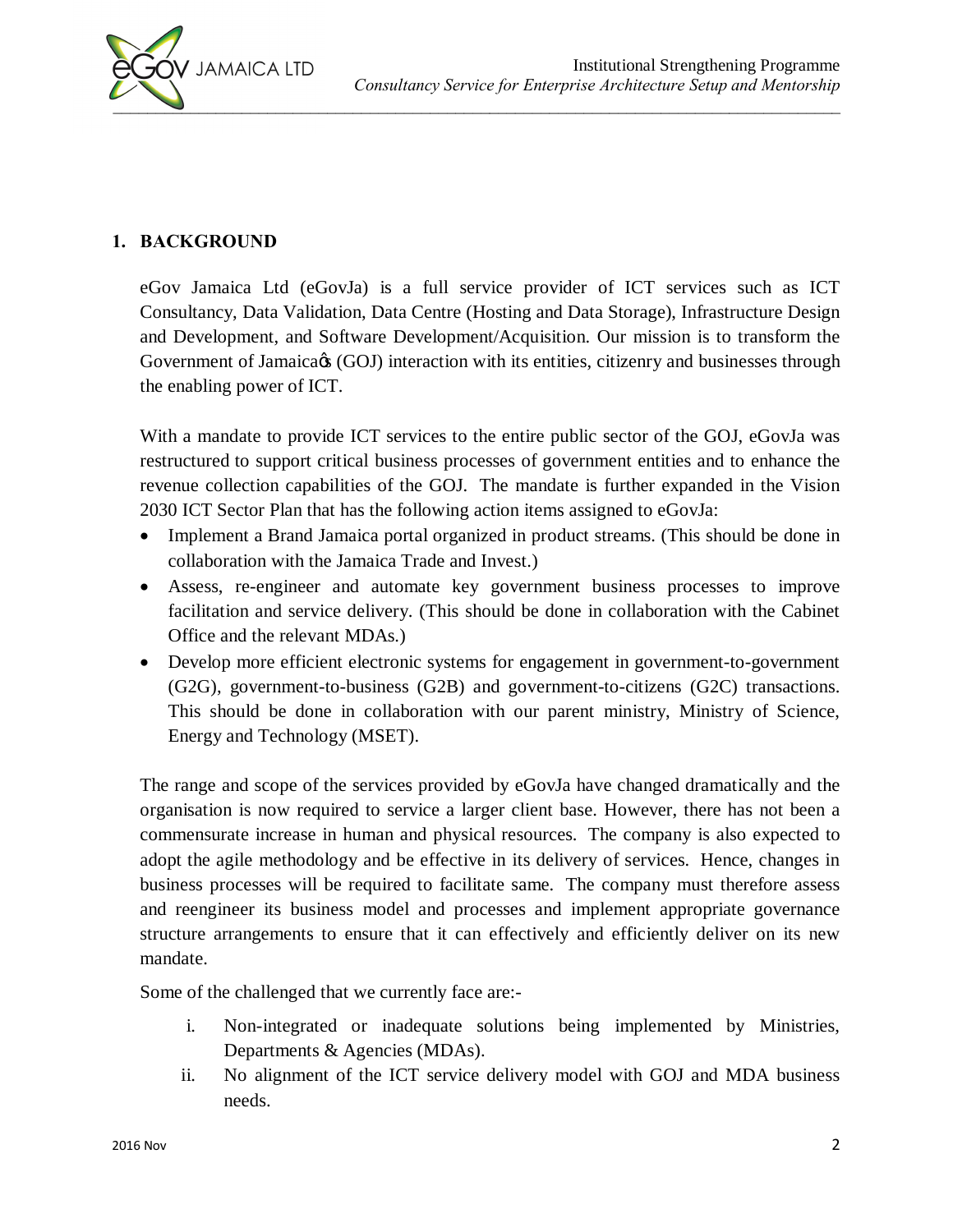

- iii. Lack of a comprehensive and cohesive approach to solution acquisition across government, which often result in the duplication of ICT solutions and which does not always address the business problem.
- iv. Fragmented, costly and inefficient manner in which ICT solutions are implemented.
- v. Lack of standards in developing and deploying ICT solutions.
- vi. Slow response time and inefficiencies within the GOJ ICT.
- vii. Lack of ICT governance within GOJ.
- viii. No guidance to help MDA customers understand the full potential of existing and emerging information and communication technologies for more efficient and effective service delivery

In an effort to address some of these challenges, Cabinet approved the implementation of an ICT Governance Framework model on January 12, 2013 and further approved through Cabinet decision 28/16, the establishment of a Road Map and an Action Plan for transformation of the entire ICT services for the GOJ through the establishment of an ICT Authority. The ICT Governance Framework is a component of the GOJ& Public Investment Management system (PIMS) which manages intake for all public investment projects. In the Cabinet-approved ICT Governance Framework, all significant ICT investments must be approved by the ICT Council, supported by a Programme Portfolio Management Committee (PPMC), prior to making their way to the PIMS. The foregoing places eGovJa in a front row centre position in this transformation.

In addition, an Enterprise Architecture (EA) Department was created within eGovJa with the responsibility of carrying out enterprise architecture practices across the GOJ. However, the EA Department is currently understaffed and inexperience (having never practiced EA before). Given our current situation, we are seeking to procure a consultancy firm that has been and is practicing Enterprise Architecture and has been successful in doing so.

At the end of the consultancy period, we expect to have a functioning Enterprise Architecture Department, where all the four main domain architecture (Business, Data, Application & Technology) are practiced with standardised and efficient processes. These processes should over time result in the following benefits (just to name a few), to the GOJ:-

- i. Alignment of IT with business strategy and requirements
- ii. Increased flexibility for business growth
- iii. Greater efficiency in IT operations
- iv. Composition of holistic solutions that address the business challenges of the enterprise
- v. Increased value for money in the acquisition of solutions
- vi. Reduced risk for future investments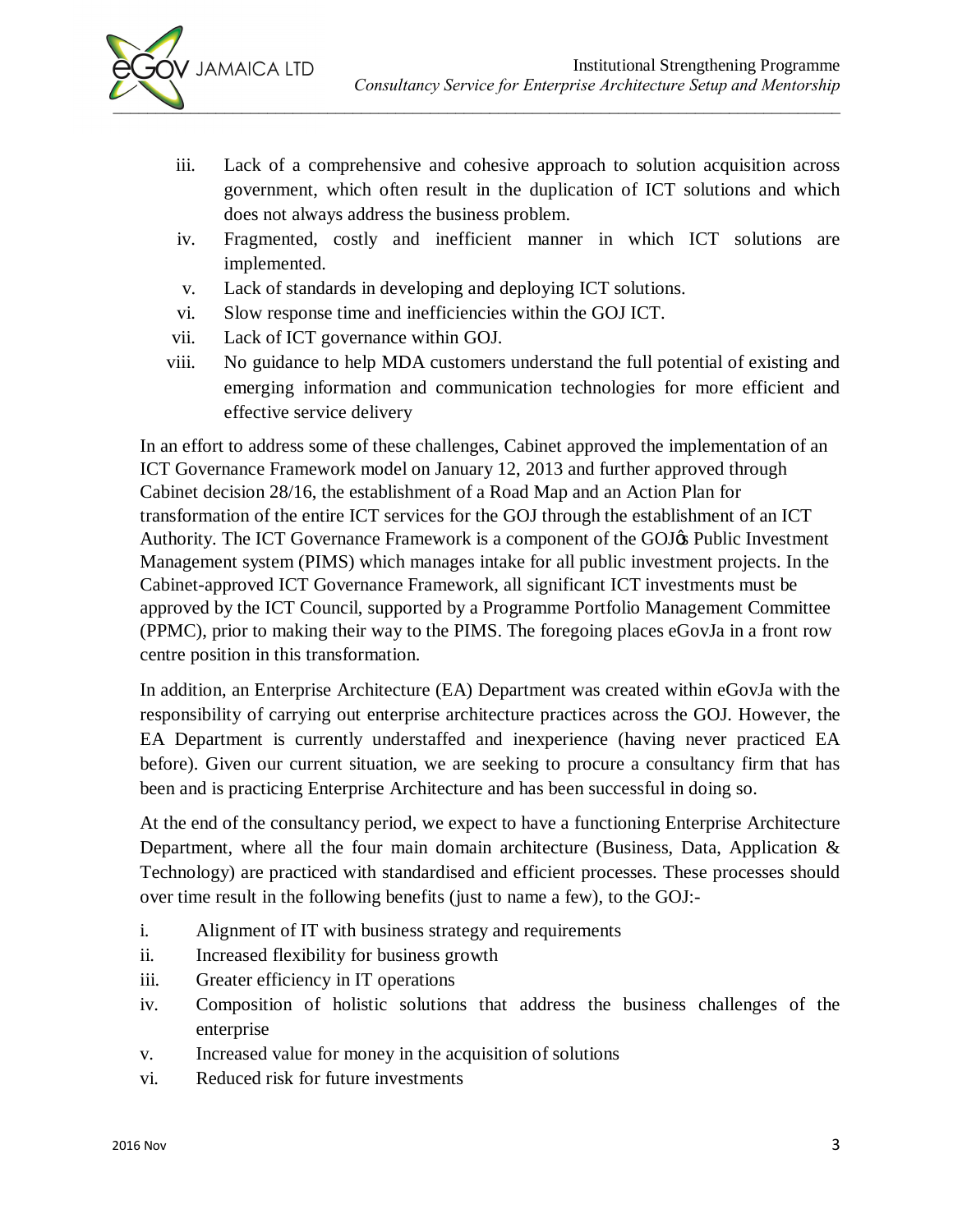- vii. (Easier) Integration of systems (ensuring that business rules are consistent across MDAs, interfaces and information flow are standardised, and the connectivity and interoperability are managed across the enterprise)
- viii. Facilitating and managing change to all aspect of the enterprise
- ix. Improvement in our time-to-market
- x. Better and more efficient decision making
- xi. Robust governance structure and guidelines that will ensure that EA guidance is followed and common strategic goals are shared (by ensuring that there is strong integration with the IT strategy, enterprise program management and portfolio management functions)
- xii. Reduced complexity in future years; (the more successful the EA process is year after year, the easier change should become 6 each future state iteration becomes more evolvable than the last)

#### *Project Funding Overview*

The GOJ is the beneficiary of an investment loan from the World Bank. The Strategic Public Sector Transformation Project (SPSTP) [IBRD Loan No.-8406-JM] will, inter alia, assist in repositioning of eGov Jamaica Limited to be able to support the Public Financial Management Systems (PFMS).

The Project Development Objective (PDO) of the SPSTP is to strengthen public resource management and support selected public sector institutions in facilitating a more enabling environment for private sector growth. There are six components to the SPSTP which are:

Component I: Strengthening the Public Investment Management System Component II: Strengthening the Budget Preparation Process & Results-Based Budgeting Component III: Adaptive Public Sector Approaches to Promote Fiscal Sustainability Component IV: Strengthening Property Tax Compliance and Administration. Component V: Fostering Industrial Growth and Trade Facilitation Component VI: Project Management

This consultancy falls under the establishment of the Enterprise Architecture Department and is required to support the delivery of ICT services to GOJ and provide medium to long term support of the Public Financial Management systems under Component III: *Adaptive Public Sector Approaches to Promote Fiscal Sustainability* of the Strategic Public Sector Transformation Project. This component will support activities that will contribute to the sustainability of GOJ's reform process in public administration, fiscal sustainability and growth.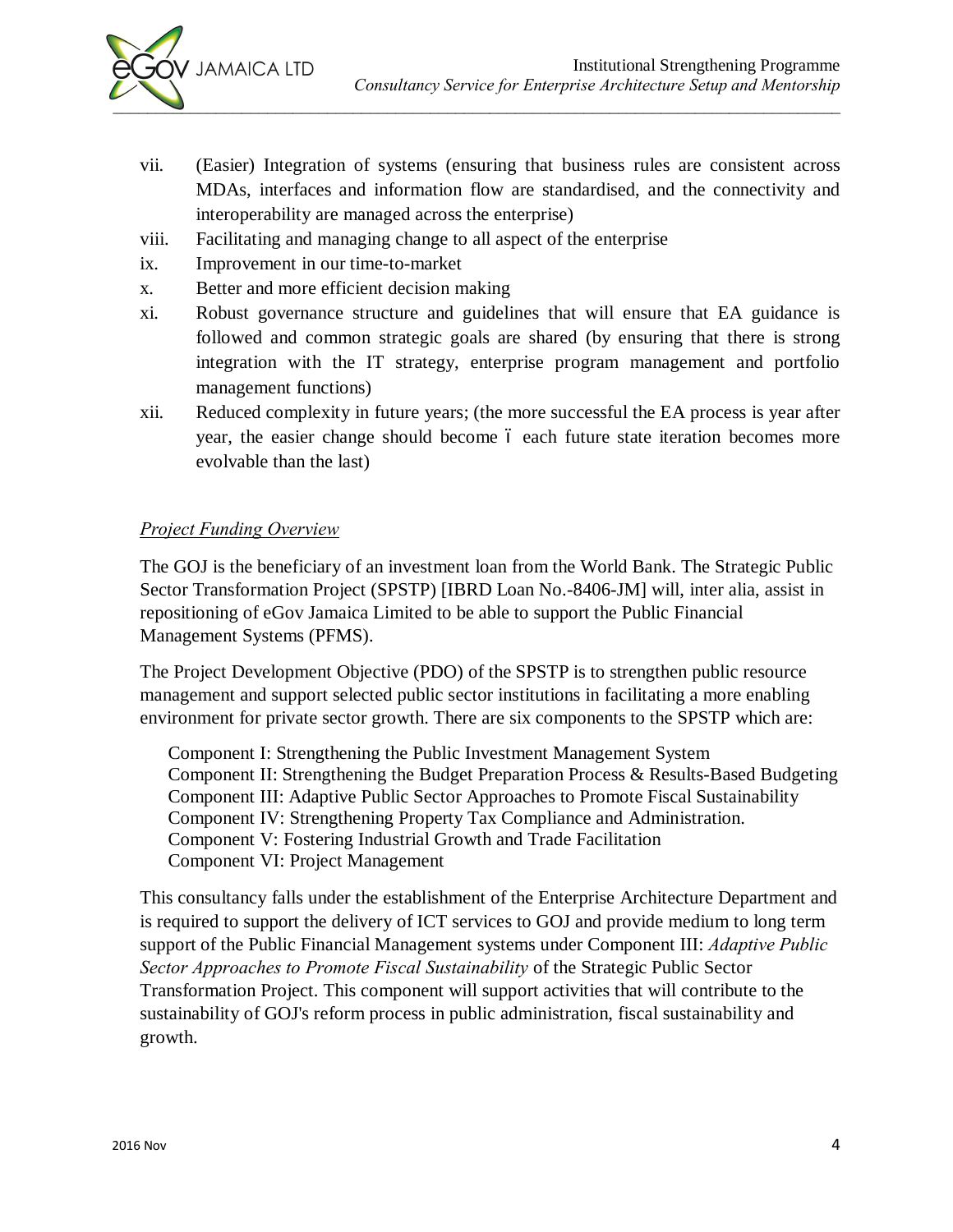

It is necessary to keep in mind that this project (of institutional strengthening) was initiated originally to strengthen eGovJa. The revised scope of this project has been expanded to strengthen the ICT function in the entire GOJ inclusive of eGovJa.

#### **2. OBJECTIVES**

Through this consultancy, the following objectives are expected to be met:

- 1. The establishment of the appropriate standards, framework and guidelines to move the Enterprise Architecture practice forward to cover the four (4) main architecture domains (business, data, application & technology).
- 2. Training and mentorship delivered to the architecture team so that they are capable of continuing the work after the consultancy period.
- 3. Delivery of a program of initiatives to build out enterprise architecture for GOJ.

#### **3. SCOPE**

In achieving the objectives outlined above, the Consulting firm is expected to engage in the actions outlined below. This scope of work is not considered exhaustive and modifications will be considered during the course of the project. All changes to the scope of work shall be formally agreed by both parties.

- i. Review the organisational scope i.e. responsibility and authority of EA
- ii. Develop the EA governance model
- iii. Assess current and determine target EA capability level
- iv. Identify business and technology drivers for optimising an EA capability
- v. Identify and engage EA capability stakeholders
- vi. Conduct stakeholder interviews
- vii. Develop current engagement model
- viii. Develop target engagement model
- ix. Review & refine EA capability vision and mission statement
- x. Review & refine EA capability goals and measures
- xi. Review & refine EA Principles
- xii. Create EA Policy
- xiii. Define architecture review process
- xiv. Create architecture assessment checklist
- xv. Identify EA governing bodies and create charters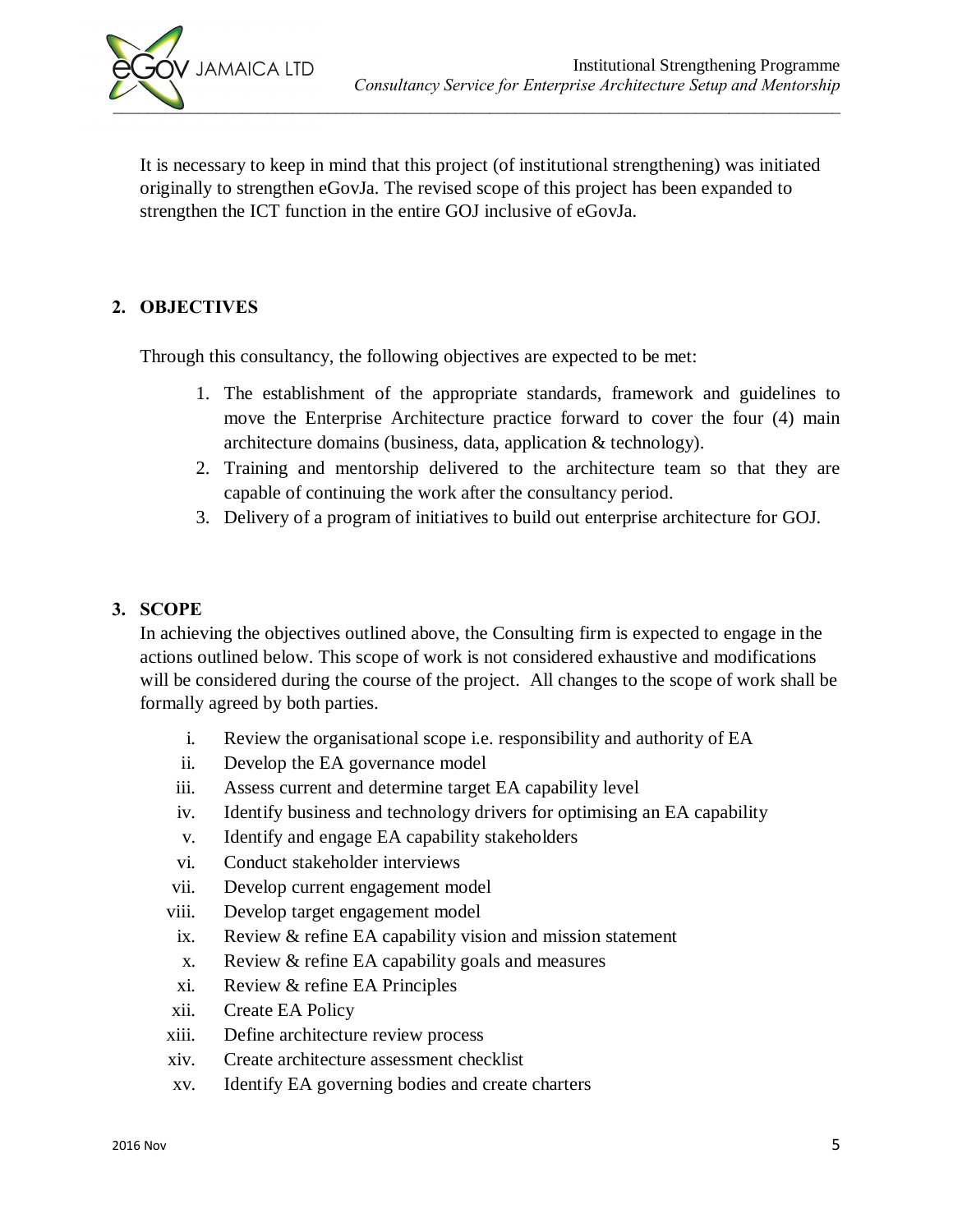- xvi. Develop approach to business simplification, projects and process improvements (Business Architecture)
- xvii. Define and standardise EA repository
- xviii. Develop EA Reference Standards
- xix. Identify and assist in the selection of tools
- xx. Identify and assist in the selection of an enterprise architecture framework
- xxi. Define EA artefacts and deliverables
- xxii. Create EA Communication Plan
- xxiii. Develop EA metrics
- xxiv. Develop reference architectures across domains (Business, Application, Data, Security, Infrastructure)
- xxv. Develop architecture roadmap that will help achieve target state architecture
- xxvi. Coach the architects and help them get up-to speed on the processes and best practices identified, how to prepare/develop the required artefacts and how to carry out their job as architects
- xxvii. Help socialise, fine-tune and publish EA group documentation
- xxviii. Select one initiative from the roadmap and develop architecture for same 6 producing the required artefacts for the 4 main domains 6 Business, Data, Application and Technology (with the assistance of the architecture team).
- xxix. Review project deliverables and provide feedback for a fixed time period (subsequent to the consultancy).`

## **4. METHODOLOGY**

The Consulting firm, through key personnel, is expected to use accepted and proven methodologies for carrying out the assignment. The Consultant should prepare a detailed methodology and work plan indicating how the objectives of the assignment will be achieved.

The work plan submitted should be aided by a work breakdown schedule showing the allocation of time to each of the key components of the project. Detailed scheduling should be provided to support the methodology outlined.

## **5. COORDINATION/REPORTING RELATIONSHIP**

The Consultant will report to and operate under the supervision of the Director of the Project Management Division.

The Director will be supported by a Steering Committee, and will co-ordinate the review and approval of the documents prepared by the Consulting firm. The Steering Committee will have responsibility for the review and sign off of key deliverables as listed in section 6.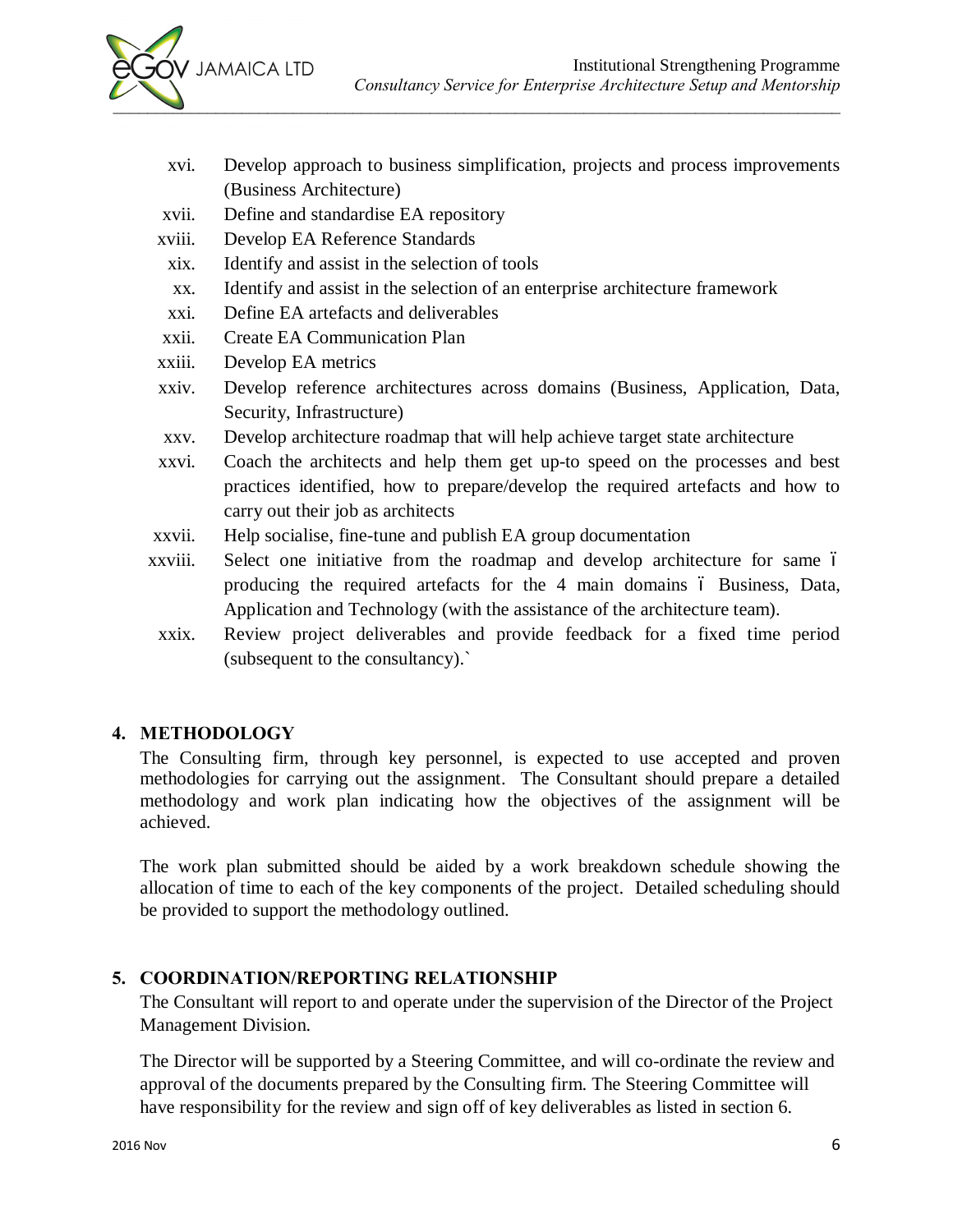

#### **6. DELIVERABLES**

The deliverables under this project are as specified in the table below. All documents submitted must conform to the following minimum standards:

- 1. Follow the draft outline that is to be submitted to, and approved by the Steering Committee prior to the deliverable being formally submitted;
- 2. Use language appropriate for a non-technical audience;
- 3. Be comprehensive, properly formatted and well presented;
- 4. Provide justifications for all assumptions;
- 5. Be presented to the Steering Committee to allow for feedback and comments;
- 6. Final version of deliverable to incorporate Steering Committee feedback and be submitted in electronic editable format and two hard copies.

| <b>Key Deliverables</b>   | <b>Performance Standard</b>                                                                                                                                                                                                                                                                                                                                                                                                                    | Percentage<br>(%) |
|---------------------------|------------------------------------------------------------------------------------------------------------------------------------------------------------------------------------------------------------------------------------------------------------------------------------------------------------------------------------------------------------------------------------------------------------------------------------------------|-------------------|
| 1. Work plan              | The Work plan is the operational document for the<br>consultancy and is used to determine the required inputs<br>for the development and delivery of the output of the<br>consultancy. Work plan to be submitted one (1) week<br>after commencement and to include broad<br>implementation strategy, activities, projected beginning<br>and end times for major activities.                                                                    | 10                |
| 2.<br>Progress<br>Reports | These reports shall be provided monthly to keep the<br>company informed on the progress of the assignment.<br>The Progress Report will provide the following:<br>Accomplishments from the prior period<br>Planned actions for the next period<br>Updates on the status of any issues affecting<br>assignments<br>Issues requiring action or escalation by the Director<br>Risks to project and actions taken/proposed to<br>manage those risks | 10                |
| 3.<br>EA<br>Deliverables  | These should include but not limited to :-<br>EA scope document<br>1.<br>EA capability assessment report<br>ii.<br>iii.<br>EA stakeholder interaction model<br>Assessment of current EA engagement model<br>iv.<br>EA capability vision and mission statements<br>V.                                                                                                                                                                           | 70                |

The key deliverables under this project are as specified in the table below: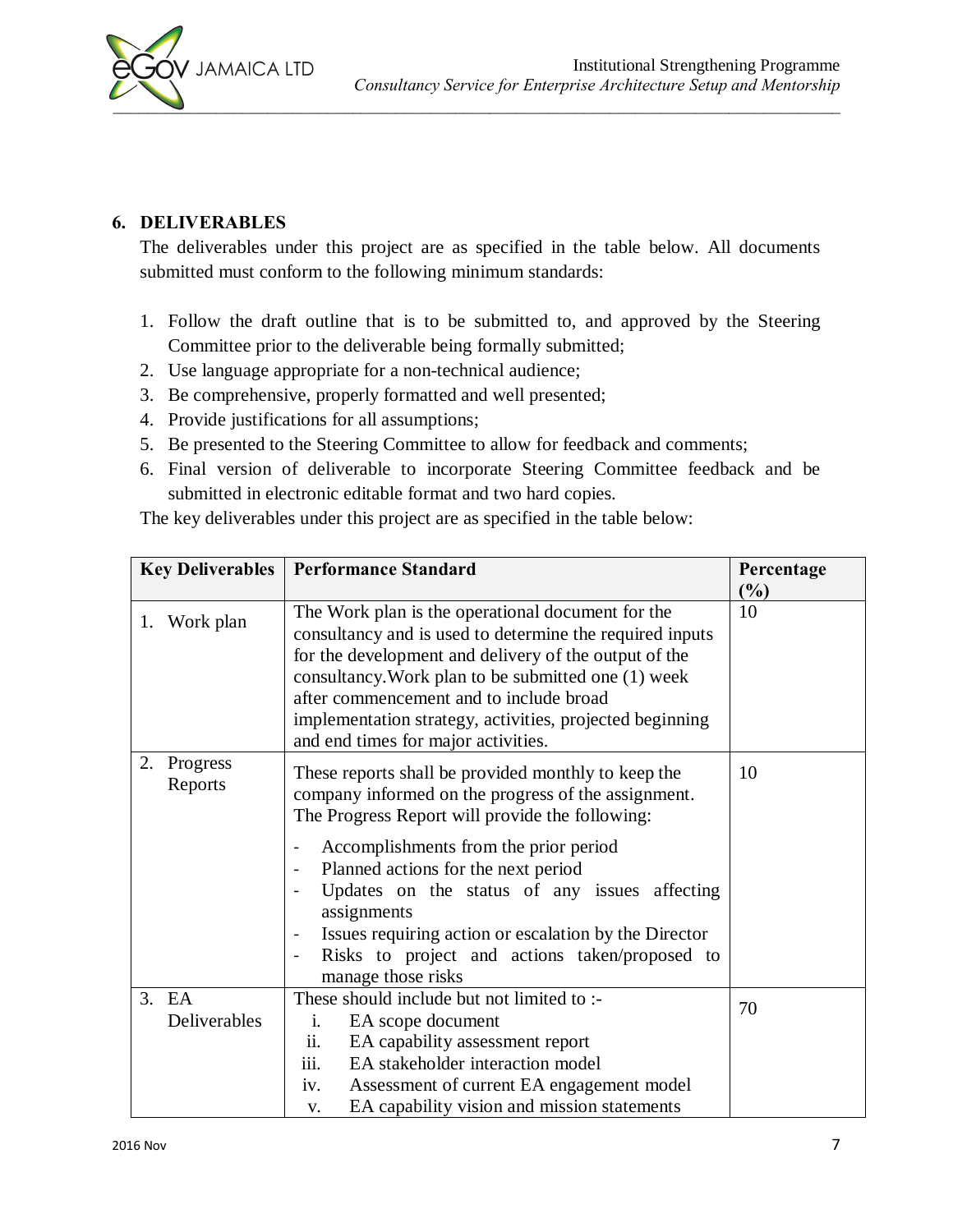| <b>Key Deliverables   Performance Standard</b> |                                                          |                                                      | Percentage<br>(%) |
|------------------------------------------------|----------------------------------------------------------|------------------------------------------------------|-------------------|
|                                                | V1.                                                      | EA capability goals and measures                     |                   |
|                                                | vii.                                                     | EA principles                                        |                   |
|                                                | viii.                                                    | Target EA engagement model                           |                   |
|                                                | $\overline{1}X$ .                                        | <b>EA Policy</b>                                     |                   |
|                                                | $X_{\cdot}$                                              | <b>EA</b> Metrics                                    |                   |
|                                                | X1.                                                      | <b>Charters of EA Governance Board</b>               |                   |
|                                                | xii.                                                     | Architecture review process documentation            |                   |
|                                                | xiii.                                                    | Architecture review document                         |                   |
|                                                | xiv.                                                     | <b>Communication Plan</b>                            |                   |
|                                                | XV.                                                      | Reference Architectures for the respective           |                   |
|                                                |                                                          | domains (Business, Application, Data, Security,      |                   |
|                                                |                                                          | Infrastructure)                                      |                   |
|                                                | XVI.                                                     | Development Plan to guide and provide                |                   |
|                                                |                                                          | assistance with the continued development and        |                   |
|                                                |                                                          | growth of the Architecture Team                      |                   |
|                                                | xvii.                                                    | EA Roadmap                                           |                   |
|                                                | xviii.                                                   | EA artefacts from selected roadmap initiative        |                   |
| <b>Final Report</b><br>4.                      |                                                          | A final report on assignment completion to summarise | 10                |
|                                                | work done, results achieved and proposals for next steps |                                                      |                   |
|                                                |                                                          | to be implemented.                                   |                   |

#### *6.1. "Sign-off" Procedure*

The Project team for the Strategic Public Sector Transformation Programme will work with the Consultant to ensure the deliverables align with the objective of this assignment. It is also expected that the Consultant will present the deliverables to the Steering Committee.

#### *6.2. Variations*

All proposed changes to the work plan and deliverables must be discussed with the Project Sponsor, and where necessary will be submitted for approval to the Steering Committee.

## *6.3. Schedule of Payment*

Payments for the services will be specified in the Contract

# **7. QUALIFICATION AND TECHNICAL EXPERTISE REQUIRED**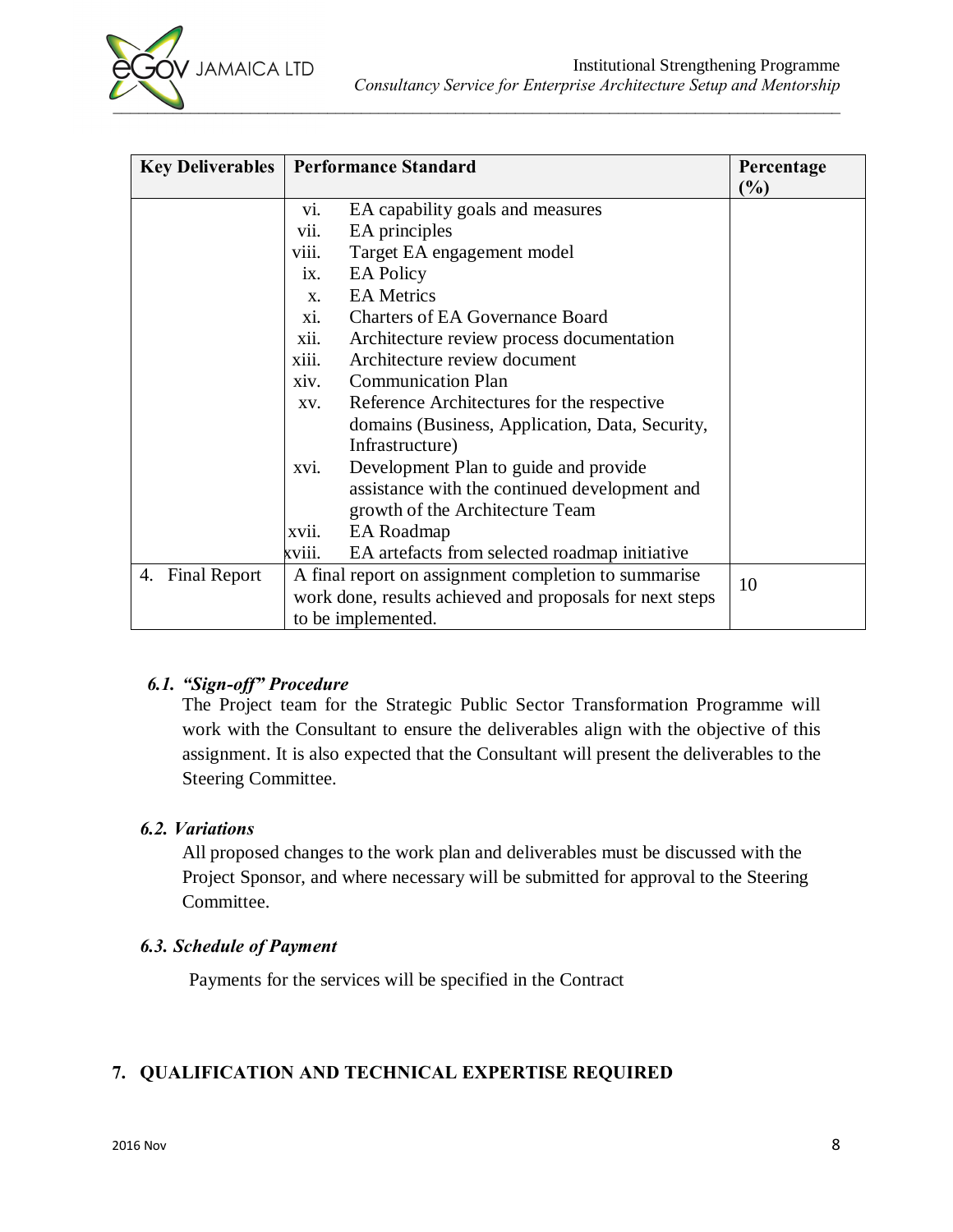

#### **7.1. The Consulting Firm**

The Consulting firm should have the following minimum qualifications and demonstrate the experience as follows:

- a) Minimum ten (10) years experience successfully developing and implementing Enterprise Architecture capabilities of similar nature.
- b) Must have worked on minimum of three (3) projects of similar scope.
- c) Should be able to provide evidence of the validity of experience and qualification, including work done.

#### **7.2. The Key Staff**

The key staff should have the minimum qualifications and demonstrate the competencies below:

A primary and secondary resource for each component should be identified to ensure project continuity if required.

- a) Bachelor & degree in Computer Science/IT, Management/Engineering or equivalent working experience.
- b) Certifications related to Enterprise Architecture.
- c) Ability to build strong relationships relevant to the development of the organisation  $\alpha$ profile and business.
- d) Ability to evaluate and drive change across the business to translate business requirements into actionable plans and strategies.
- e) Advanced level stakeholder, negotiation and conflict management skills.
- f) Ability to work effectively in a complex environment involving rapidly changing priorities.
- g) Advanced planning, organizational and analytical skills.
- h) Excellent interpersonal skills, maturity and good judgement and be capable of communicating with a diverse range of individuals.
- i) Ability to engage and maintain co-operation arrangements with all stakeholders in the project.
- j) Ability to deliver all reports and related outputs as may be required in a timely manner.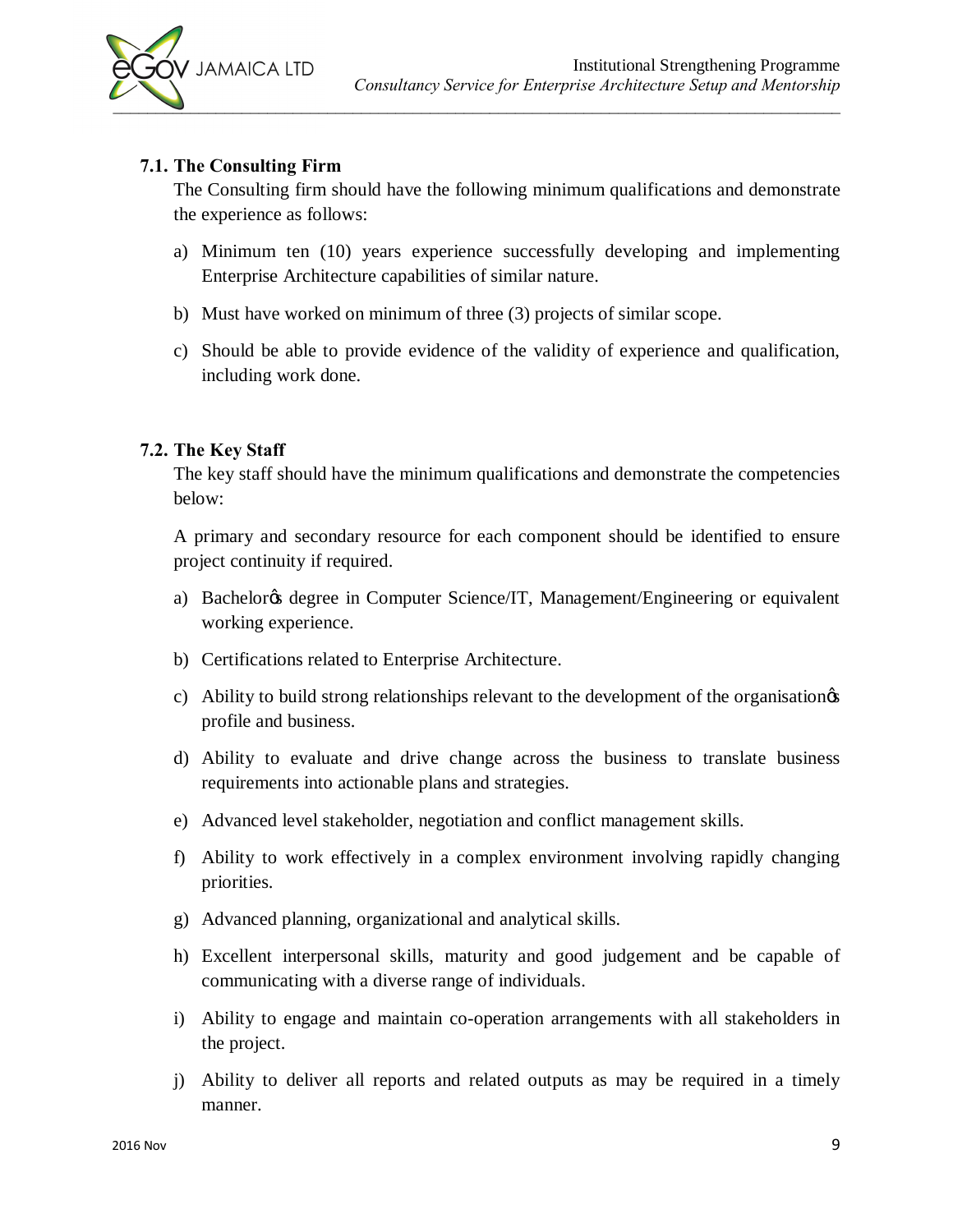

# **8. CHARACTERISTICS OF THE CONSULTANCY**

| Type of Consultancy:                                                  | <b>Consulting Firm</b>          |  |  |  |
|-----------------------------------------------------------------------|---------------------------------|--|--|--|
| <b>Duration of Contract</b>                                           | 12 ó 18 months (non-consecutive |  |  |  |
|                                                                       | days)                           |  |  |  |
| Place of Work:                                                        | Jamaica                         |  |  |  |
| Type of Contract:                                                     | <b>Fixed Price Contract</b>     |  |  |  |
| <b>Payment Responsibilities</b>                                       | <b>MOFP</b> Project Office      |  |  |  |
| NB: The contract amount includes all costs related to undertaking the |                                 |  |  |  |
| consultancy.                                                          |                                 |  |  |  |